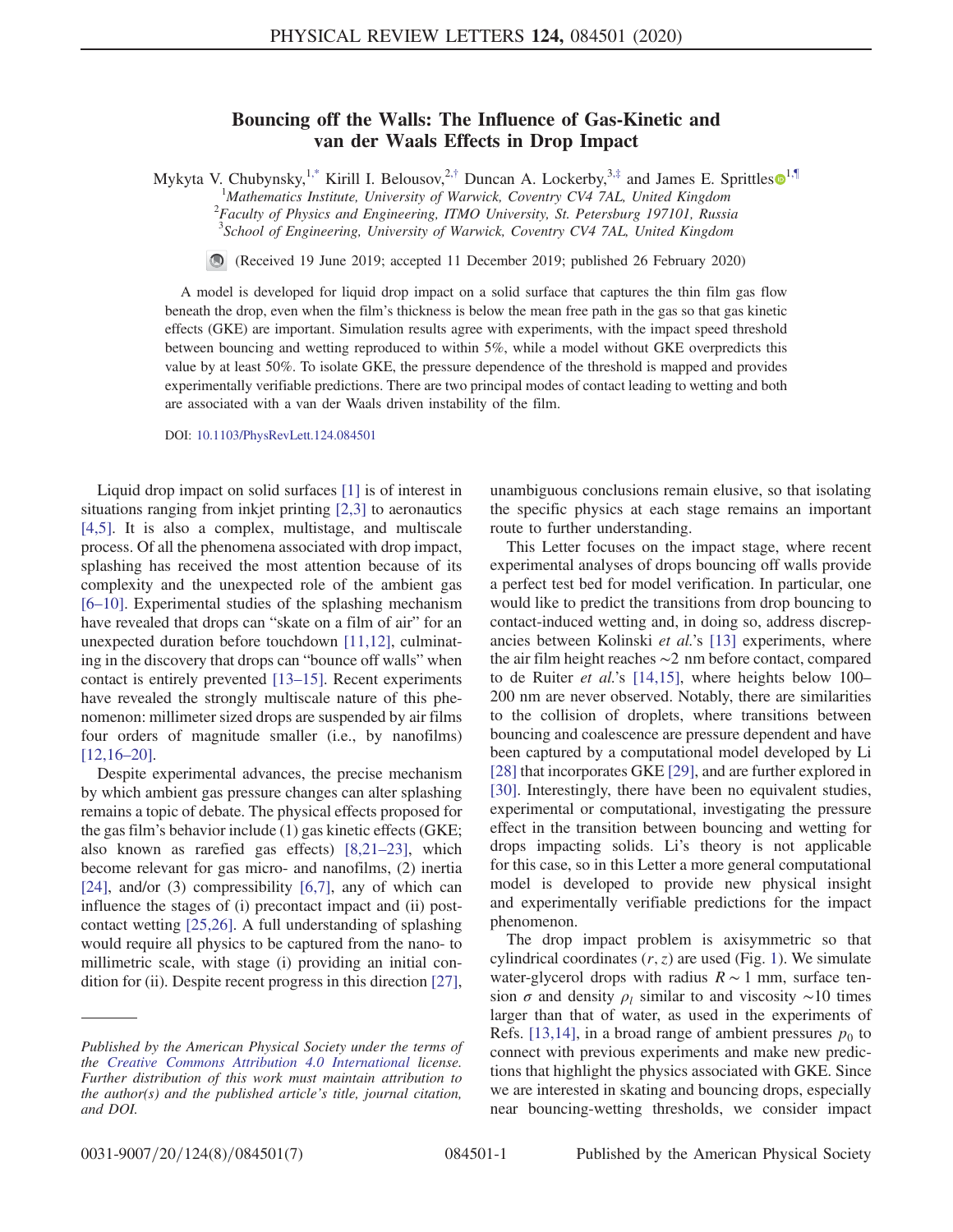<span id="page-1-0"></span>

FIG. 1. The profiles of a water-glycerol drop (as described in the text) impacting a smooth solid surface at  $0.76$  m/s at times  $t = 0$  (the initial condition; blue), 0.5, 1, 1.5, 2, and ≈2.6 ms (the moment of contact; red) obtained in our simulations. For the latter case, the profile of the bottom surface is shown separately, with the same scale in the horizontal direction, but magnified 2000 times in the vertical direction; an inset enlarges the vicinity of the contact.

speeds V generally  $\leq 1$  m/s so that inertia and compressibility in the gas are negligible and GKE are isolated, see Supplemental Material, Sec. I [\[31\].](#page-5-6)

The restriction to moderate speeds allows us to make simplifying assumptions in the development of a lubrication model for the gas, which are justified in the Supplemental Material, Sec. I [\[31\].](#page-5-6) First, when far from the solid surface, the drop's deformation is negligible. Second, as the drop approaches the surface, significant drop deformation occurs only when the characteristic gap thickness  $h \ll R$ . Consequently, the drop's dynamics require only an accurate model for the air film where it is thin, where standard lubrication theory assumptions can be made  $[7,58-60]$  $[7,58-60]$ .

The idea then is to solve the incompressible Navier-Stokes equations for the liquid drop with the air captured by lubrication theory and manifesting itself through the drop's boundary conditions. Specifically, the normal stress in the drop is assumed equal to the sum of the Laplace pressure and the gas pressure in the film  $p_q(r, t)$  while the shear stress is equal to that in the gas next to the drop surface,  $\tau_q(r, t)$ . Away from the lubrication zone, the effect of the gas is negligible. To close the problem,  $p_q(r, t)$  and  $\tau_q(r, t)$ 

are determined by solving the lubrication problem for the air film.

For this lubrication problem, we need to consider an auxiliary problem of steady, incompressible and inertia-free gas flow in an infinite channel with parallel walls, one of which moves with respect to the other at a constant velocity  $v_w$  parallel to itself, in presence of a constant pressure gradient  $\nabla p_q$ . This flow is a superposition of a Couette flow component driven by the wall's motion with no pressure gradient, and the pressure-driven Poiseuille flow with immobile walls. Considering a planar surface of area S spanning the channel and perpendicular to the walls, the mass flow rate  $\Phi$  is the sum of the Couette and Poiseuille contributions,

$$
\Phi = \Phi_C + \Phi_P,\tag{1}
$$

<span id="page-1-3"></span><span id="page-1-1"></span>
$$
\Phi_C = \frac{1}{2} S \rho_g \mathbf{v}_w \cdot \mathbf{n}_S \Delta_C^{\Phi}, \quad \Phi_P = -\frac{S \rho_g h^2 \mathbf{n}_S \cdot \nabla p_g}{12 \mu_g} \Delta_P^{\Phi}, \quad (2)
$$

where  $n<sub>S</sub>$  is the normal to the surface S in the direction in which  $\Phi$  is measured. These are the usual expressions for a continuum Stokes flow, except for the *kinetic factors*  $\Delta_{C,P}^{\Phi}$ , which are functions of the Knudsen number  $Kn = \lambda/h$ , where  $\lambda$  is the mean free path of the gas molecules and h the channel height. These factors describe the influence of the GKE. Similarly, for the shear stress vector on the drop surface,

$$
\tau_g = \tau_C + \tau_P,\tag{3}
$$

<span id="page-1-4"></span><span id="page-1-2"></span>
$$
\tau_C = \frac{\mu_g \mathbf{v}_w / h}{\Delta_C^{\tau}}, \qquad \tau_P = \frac{\frac{1}{2} h \nabla p_g}{\Delta_P^{\tau}}, \tag{4}
$$

which are classical lubrication theory expressions modified by kinetic factors  $\Delta_{C,P}^{\tau}$ . Equations [\(1\)](#page-1-1)–[\(4\)](#page-1-2) are valid for the full range of Knudsen numbers, from the Navier-Stokes limit Kn  $\rightarrow$  0 to the ballistic limit Kn  $\rightarrow \infty$ ; equivalent expressions are common in rarefied gas dynamics literature (see, e.g., [\[61,62\]\)](#page-6-0). By construction, all kinetic factors are unity ( $\Delta_{C,P}^{\Phi,\tau} = 1$ ) at Kn = 0, where classical theory is valid. Henceforth, in the Letter we will make the simplest reasonable assumption that both the solid and the drop surfaces scatter gas molecules diffusely. Then by symmetry  $\Delta_C^{\Phi} = \Delta_P^{\tau} = 1$  (see the Supplemental Material, Sec. II [\[31\]\)](#page-5-6) and only two nontrivial kinetic factors remain,  $\Delta_C^{\tau}$  and  $\Delta_P^{\Phi}$ . The consequences of allowing for partially specular reflection off the solid surface are considered in the Supplemental Material, Sec. V [\[31\].](#page-5-6)

The Couette and Poiseuille flow problems for a rarefied gas in an infinite channel have been studied extensively by solving the kinetic Boltzmann equation and tabulated data from which  $\Delta_P^{\Phi}$  and  $\Delta_C^{\tau}$  can be deduced are available in the literature [63–[67\]](#page-6-1). Based on this, interpolating formulae for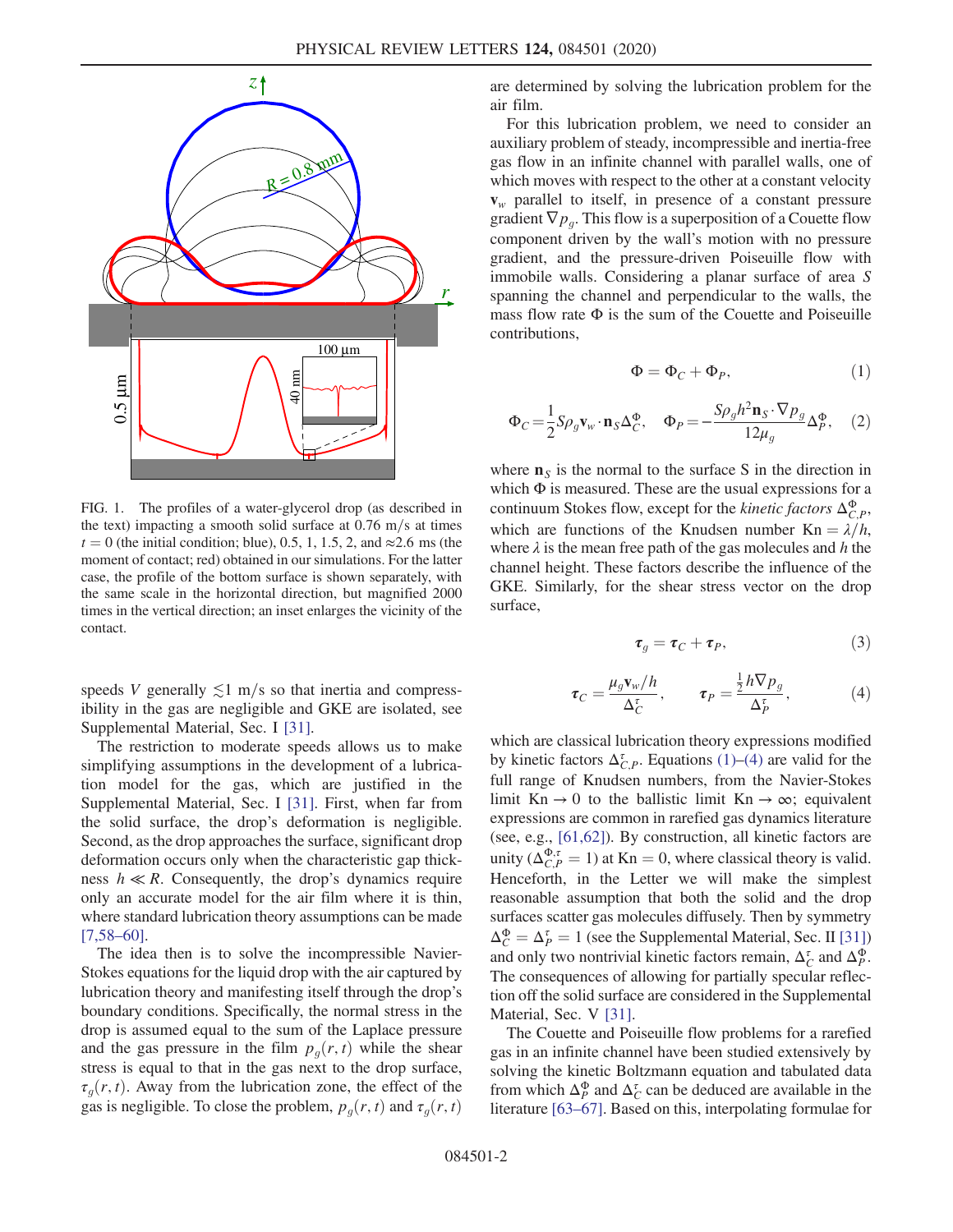$\Delta_P^{\Phi}$  and  $\Delta_C^{\tau}$  have been obtained for use in our computations (see the Supplemental Material, Sec. II [\[31\]](#page-5-6)). These formulae reproduce the literature data that span the range from very low to very high Kn to better than 2% and in addition preserve high- and low-Kn asymptotics and thus are expected to be very accurate for all Kn. Notably, even for  $Kn = 1$ , corresponding to approximately 100 nm air film heights, the kinetic factors are considerably higher than their classical value of unity ( $\Delta_C^{\tau} \sim \Delta_P^{\Phi} \sim 10$ ), so GKE are expected to be very significant during drop impact.

Equations  $(1)$ – $(4)$  are the lubrication model for the gas film, which we assume remain valid locally even when the film thickness  $h$  (and therefore Kn) and the radial speed on the drop surface  $v_r$  are functions of r and t. Let  $\Phi(r, t)$  be the mass flow rate through the cylindrical surface of radius r spanning the air film. Then from mass conservation

$$
\frac{\partial \Phi}{\partial r} = -2\pi r \rho_g \frac{\partial h}{\partial t}.
$$
 (5)

<span id="page-2-0"></span>Using Eqs. [\(1\)](#page-1-1) and [\(2\)](#page-1-3), after some transformations we obtain

$$
\frac{\partial^2 p_g}{\partial r^2} + g_1(r, t) \frac{\partial p_g}{\partial r} = g_2(r, t),\tag{6}
$$

where

$$
g_1(r,t) = \frac{\partial}{\partial r} [\ln (r h^3 \Delta_P^{\Phi})],\tag{7}
$$

$$
g_2(r,t) = \frac{6\mu_g}{rh^3 \Delta_P^{\Phi}} \left[ \frac{\partial}{\partial r} (rh v_r) + 2r \frac{\partial h}{\partial t} \right].
$$
 (8)

Equation [\(6\)](#page-2-0) requires two boundary conditions which are taken to be

$$
\left. \frac{\partial p_g}{\partial r} \right|_{r=0} = 0; \qquad p_g(r = r_0) = p_0,\tag{9}
$$

where  $r_0$  is the boundary of the air film (see the Supplemental Material, Sec. III [\[31\]](#page-5-6)). Equation [\(6\)](#page-2-0) is solved numerically in parallel with the Navier-Stokes equations for the drop; from  $p_q$ , the shear stress at the boundary can be found using Eqs. [\(3\)](#page-1-4) and [\(4\)](#page-1-2).

A critical ingredient, discussed later, is van der Waals (vdW) interactions between the drop and the solid. As is standard in the literature [\[28,29,68](#page-5-3)–70], these interactions are included by adding a disjoining pressure term

$$
p_d(r,t) = -\frac{A_H}{6\pi h^3(r,t)},
$$
\n(10)

where  $A_H$  is the Hamaker constant, to the normal stress condition on the drop boundary bordering the air film.

Our computational approach was implemented using COMSOL MULTIPHYSICS [\[71\]](#page-6-2) and FREEFEM++ [\[72,73\]](#page-6-3) finiteelement software (see the Supplemental Material, Sec. III [\[31\]](#page-5-6)).

The computational model can also be applied, with minor modifications, to the head-on collision of two identical drops, where a plug flow replaces the Couette component so that only one nontrivial kinetic factor remains,  $\Delta_P^{\Phi}$ . If desired, this can be incorporated into an effective  $\mu_q$  making it space and time dependent inside the gap, thus justifying Li's approach [\[28\].](#page-5-3) Therefore, we can benchmark our results against Li's, where the gas flow is computed in full, as well as experimental data, and excellent agreement is obtained at significantly reduced computational cost due to the lubrication approach (see the Supplemental Material, Sec. IV [\[31\]\)](#page-5-6). Notably, Li's approach fails for drop impact, where two kinetic factors are required.

To validate our approach for impact on a solid, we compare to experimental results by Kolinski et al. for  $R = 0.8$  mm water-glycerine drops with kinematic viscosity 10 cSt in 1 atm air [\[13\]](#page-4-9) (exact parameters are in the Supplemental Material, Sec. I A [\[31\]\)](#page-5-6). These more viscous drops were considered instead of, say, the water drops studied extensively by de Ruiter *et al.* [\[15\]](#page-4-14), to reduce the effect of drop oscillations prior to impact (see the Supplemental Material, Sec. IB [\[31\]](#page-5-6)). A typical case is shown in Fig. [1.](#page-1-0)

First, we compare the results for the impact velocity threshold between bouncing without contact and contactinduced wetting. We find nearly perfect agreement, with the numerical threshold at  $0.74 \text{ m/s}$  compared to  $0.75 \text{ m/s}$ experimentally. For comparison, without GKE  $(\Delta_C^{\tau})$  $\Delta_P^{\Phi} = 1$ ), at 1.1 m/s contact has still not occurred (details below).

Second, we look at the evolution of the air film profile for a  $0.55 \text{ m/s}$  impact. There is excellent qualitative agreement, with both a "dimple" on the axis and a "kink" near the edge reproduced (Fig. [2;](#page-3-0) see also a video comparison in the Supplemental Material [\[31\]](#page-5-6)). One can see that both the impact duration and the maximum radius of the film are reproduced correctly; however, closer inspection shows that the film is thicker computationally, with the minimum height around 80 nm compared to about 50 nm experimentally. A likely explanation, given the excellent agreement for the wetting threshold, is a bias in the experimental TIR method used by Kolinski et al. (noted in Ref. [\[18\]\)](#page-5-7). The discrepancy in the lowest film height right before the wetting threshold (around 20 nm computationally vs only a few nm experimentally) is likely of the same nature.

We can now exploit our computational model to make new predictions that isolate GKE by considering the dependence on ambient pressure  $p_0$ . In Fig. [3](#page-3-1) the minimum air film thickness as a function of time has been plotted,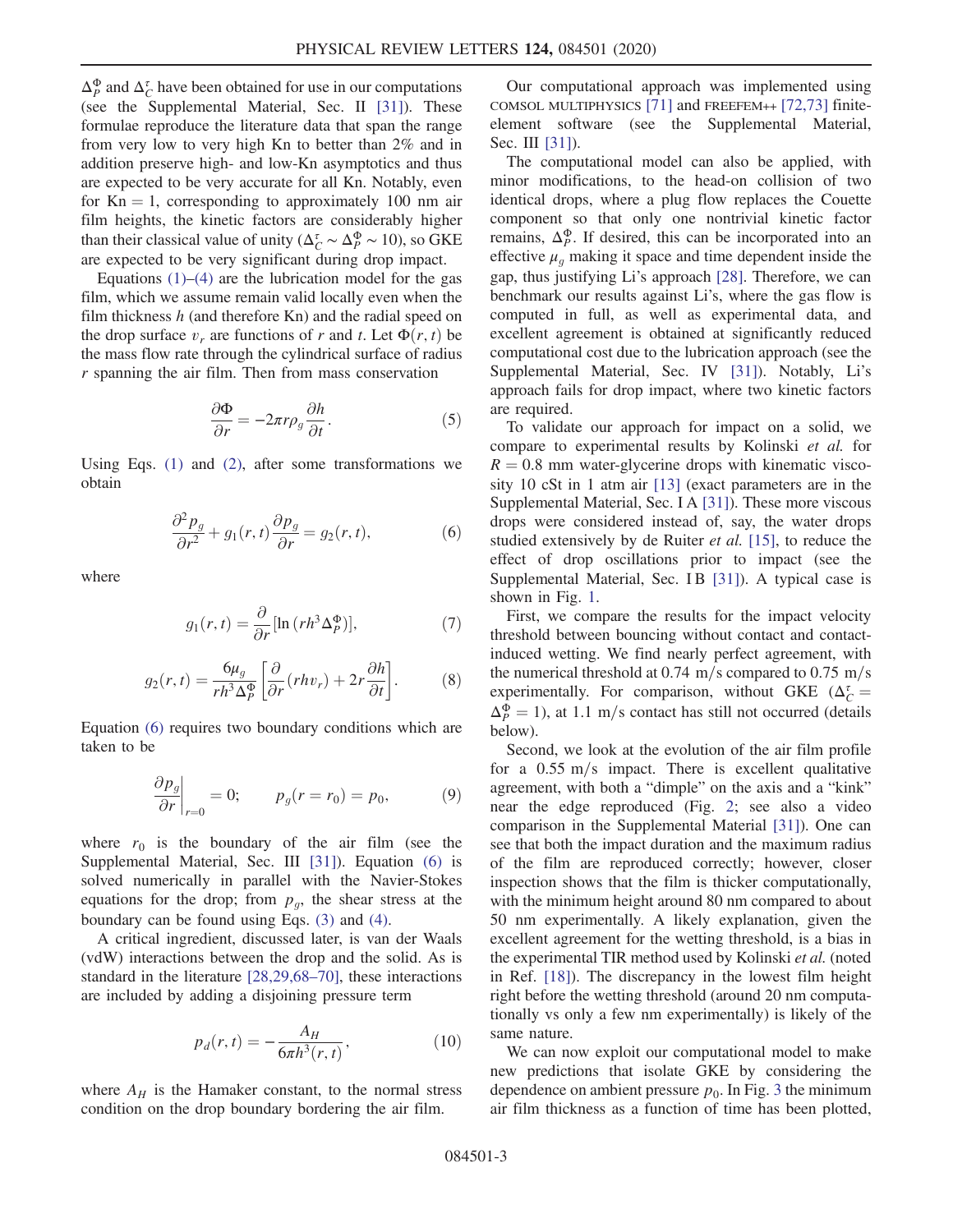<span id="page-3-0"></span>

FIG. 2. Experimental (left) and computational (right) results for the time dependence of the air film thickness profile for drop impact with impact speed  $V = 0.55$  m/s. The film thickness is indicated by the colorbar. The experimental colormap is replotted from Ref. [\[13\].](#page-4-9) The inset of the computational colormap shows the profile at the time of maximum spreading of the droplet (indicated by the white dashed line); the dashed line in the inset corresponds to the thickness of 500 nm. "Dimple collapse" is discussed in the Supplemental Material, Sec. VII [\[31\].](#page-5-6)

with different curves corresponding to the same impact speed (0.4 m/s) but different  $p_0$ . This creates a transition between bouncing and wetting at a threshold pressure. In fact, a bouncing regime does not exist at all for  $p_0 < 0.2$ atm (Fig. [4](#page-3-2)).

Interestingly, despite suggestions in the literature [\[74,75\]](#page-6-4) that GKE alone are sufficient to induce contact, we have

<span id="page-3-1"></span>

FIG. 3. Air film thickness at the thinnest point as a function of time for  $V = 0.4$  m/s and different ambient pressures, with (solid lines) and without (dashed lines for the three lowest pressures) vdW interactions. Dips around 2–2.5 ms are time intervals during which the film is thinner at the "kink" near the edge than in the flat part of the film. Starting with the lowest pressure, for the first two solid curves contact occurs before the dip (film mode of contact), for the next two curves it occurs at the kink during the dip (kink mode), and for the last three curves there is no contact (bouncing regime). Without vdW, there is never contact.

observed there is never contact without vdW interactions (e.g., see Fig. [3](#page-3-1) and the Supplemental Material, Sec. VI [\[31\]](#page-5-6)). The regime diagram (Fig. [4\)](#page-3-2) shows the existence of two different modes of contact, both driven by vdW forces, with first contact either at the kink (kink mode) or (as in Fig. [1\)](#page-1-0) within the air film (film mode). These modes have been observed experimentally [\[15\]](#page-4-14),

<span id="page-3-2"></span>

FIG. 4. Regime diagram with bouncing and contact (wetting) regimes and three different contact modes within the latter. The inset shows the time to contact (measured from the contact time for a drop in vacuum without vdW interactions), with the lines to guide the eye, and film thickness profiles at the time of contact in the two modes. The value of the threshold for  $Kn \to 0$  (formally corresponding to  $p_0 \rightarrow \infty$  and equivalent to no GKE) is approximate (see the Supplemental Material, Sec. VII [\[31\]\)](#page-5-6).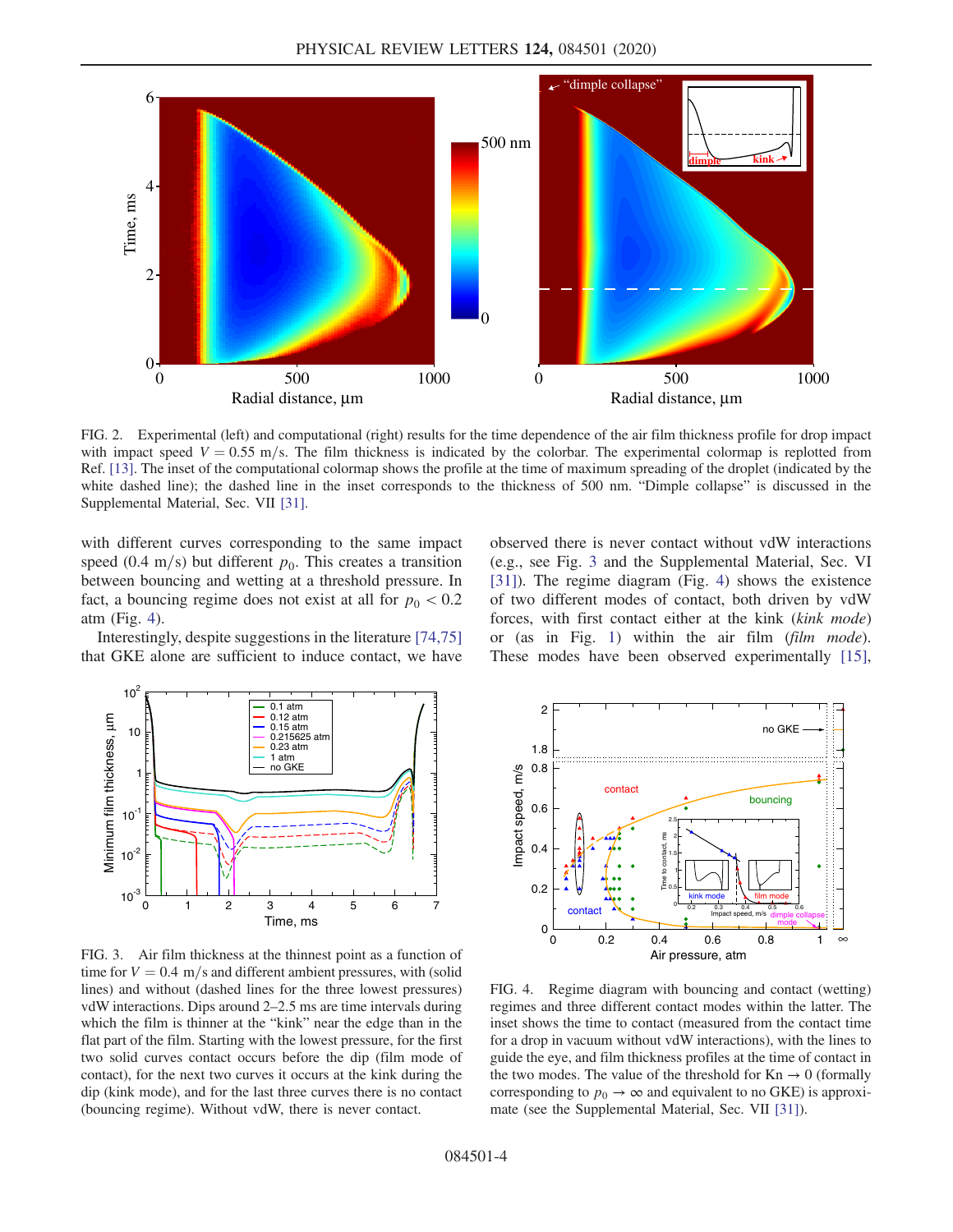but simulations reveal additional details, such as the characteristic wavelength of the instability, which is in agreement with linear instability theory (see the Supplemental Material, Sec. VI [\[31\]](#page-5-6)). Such details would be missed by imposing a cut-off distance at which to initiate contact, as is often considered (see the Supplemental Material, Sec. VI [\[31\]](#page-5-6)).

For both modes of contact, the instability is initiated when the distance from the surface is a few tens of nanometers, which is larger than recorded in experiments of Kolinski et al. [\[13\]](#page-4-9). On the contrary, in experiments of de Ruiter *et al.* [\[14\]](#page-4-12), which use glass surfaces that are not atomically smooth, contact is initiated when the air film is hundreds of nanometers thick, likely due to surface defects. As pointed out by Kolinski et al. [\[13\],](#page-4-9) even though the rootmean-squared roughness of these surfaces is on the order of 1 nm, this is not an implausible explanation, since a single asperity penetrating the air film is sufficient for contact leading to wetting. The critical thickness will then vary from sample to sample depending on the statistical properties of the surface topography.

Notably, there is also a third "dimple collapse mode" (see Fig. [4\)](#page-3-2) in which contact occurs at the drop axis just before the lift-off, existing at very low impact speeds  $\ll 0.01$  m/s at 1 atm). This mode is responsible for "bouncing drops" eventually wetting the surface and there is some very recent unpublished experimental evidence for its existence [\[76\].](#page-6-5)

Promisingly, the threshold between the first two modes can be identified independently of the film profile: as the inset of Fig. [4](#page-3-2) demonstrates, near to the transition in mode, a tiny change in the impact speed can yield a massive reduction in the time for the drop to wet the surface; this can be measured routinely using a side-on high speed camera.

In contrast to recent dynamic wetting results [\[26\],](#page-5-8) GKE remain critical even at 1 atm as in their absence contact does not occur at 1.1 m/s and is unlikely to until 2 m/s (see the Supplemental Material, Sec. VII [\[31\]\)](#page-5-6). This is more than a factor of two higher than experiments and the GKE model predict. The large influence of GKE is due to significant decrease of both of the effective viscosities in the air film, which simultaneously reduces the pressure buildup (leading to a smaller film thickness) and speeds up the development of the instability leading to contact. Formally, eliminating GKE corresponds to  $p_0 \rightarrow \infty$  (see Fig. [4](#page-3-2)) while assuming that the gas remains ideal and the drop is not deformed when moving through air. For the experiments considered here, such conditions should be satisfied for pressures at about 10 atm (see the Supplemental Material, Sec. I [\[31\]](#page-5-6)) where one should observe contact thresholds more than double that observed for 1 atm.

The computational model can now be developed in complementary directions. Splashing can be tackled, where the main challenges are numerical, but many other recent experimental results also reveal unexpected flow structures that their authors claim are driven by GKE. Examples ripe for theoretical investigation include sawtooth contact line instabilities [\[77\],](#page-6-6) double contacts upon impact [\[78\]](#page-6-7), "extreme wetting" [\[79\],](#page-6-8) and the Leidenfrost effect [\[80](#page-6-9)–82].

This work has been financially supported by EPSRC (UK) (Grants No. EP/N016602/1, No. EP/P020887/1, and No. EP/P031684/1) and the Leverhulme Trust.

<span id="page-4-3"></span><span id="page-4-2"></span><span id="page-4-1"></span><span id="page-4-0"></span>[\\*](#page-0-0) M.Chubynsky@warwick.ac.uk [†](#page-0-0) belousov\_k.i@mail.ru [‡](#page-0-0) D.Lockerby@warwick.ac.uk [¶](#page-0-0) J.E.Sprittles@warwick.ac.uk

- <span id="page-4-5"></span><span id="page-4-4"></span>[1] C. Josserand and S. T. Thoroddsen, Drop impact on a solid surface, [Annu. Rev. Fluid Mech.](https://doi.org/10.1146/annurev-fluid-122414-034401) 48, 365 (2016).
- [2] B. Derby, Inkjet printing of functional and structural materials: Fluid property requirements, feature stability and resolution, [Annu. Rev. Mater. Res.](https://doi.org/10.1146/annurev-matsci-070909-104502) 40, 395 (2010).
- <span id="page-4-6"></span>[3] Fundamentals of Inkjet Printing: The Science of Inkjet and Droplets, edited by S. D. Hoath (Wiley-VCH, Weinheim, Germany, 2016).
- [4] Z. Wu, Drop "impact" on an airfoil surface, [Adv. Colloid](https://doi.org/10.1016/j.cis.2018.05.005) [Interface Sci.](https://doi.org/10.1016/j.cis.2018.05.005) 256, 23 (2018).
- <span id="page-4-7"></span>[5] R. Cimpeanu and D. T. Papageorgiou, Three-dimensional high speed drop impact onto solid surfaces at arbitrary angles, [Int. J. Multiphase Flow](https://doi.org/10.1016/j.ijmultiphaseflow.2018.06.011) 107, 192 (2018).
- <span id="page-4-13"></span>[6] L. Xu, W. W. Zhang, and S. R. Nagel, Drop Splashing on a Dry Smooth Surface, Phys. Rev. Lett. 94[, 184505 \(2005\)](https://doi.org/10.1103/PhysRevLett.94.184505).
- <span id="page-4-11"></span>[7] S. Mandre and M. P. Brenner, The mechanism of a splash on a dry solid surface, [J. Fluid Mech.](https://doi.org/10.1017/jfm.2011.415) 690, 148 (2012).
- [8] G. Riboux and J. M. Gordillo, Experiments of Drops Impacting a Smooth Solid Surface: A Model of the Critical Impact Speed for Drop Splashing, [Phys. Rev. Lett.](https://doi.org/10.1103/PhysRevLett.113.024507) 113, [024507 \(2014\).](https://doi.org/10.1103/PhysRevLett.113.024507)
- [9] Y. Liu, P. Tan, and L. Xu, Kelvin-Helmholtz instability in an ultrathin air film causes drop splashing on smooth surfaces, [Proc. Natl. Acad. Sci. U.S.A.](https://doi.org/10.1073/pnas.1417718112) 112, 3280 (2015).
- <span id="page-4-8"></span>[10] A. M. P. Boelens and J. J. de Pablo, Simulations of splashing high and low viscosity droplets, [Phys. Fluids](https://doi.org/10.1063/1.5036519) 30, 072106 [\(2018\).](https://doi.org/10.1063/1.5036519)
- <span id="page-4-10"></span>[11] S. Mandre, M. Mani, and M.P. Brenner, Precursors to Splashing of Liquid Droplets on a Solid Surface, [Phys. Rev.](https://doi.org/10.1103/PhysRevLett.102.134502) Lett. **102**[, 134502 \(2009\)](https://doi.org/10.1103/PhysRevLett.102.134502).
- <span id="page-4-9"></span>[12] J. M. Kolinski, S. M. Rubinstein, S. Mandre, M. P. Brenner, D. A. Weitz, and L. Mahadevan, Skating on a Film of Air: Drops Impacting on a Surface, [Phys. Rev. Lett.](https://doi.org/10.1103/PhysRevLett.108.074503) 108, 074503 [\(2012\).](https://doi.org/10.1103/PhysRevLett.108.074503)
- <span id="page-4-12"></span>[13] J. M. Kolinski, L. Mahadevan, and S. M. Rubinstein, Drops can bounce from perfectly hydrophilic surfaces, [Europhys.](https://doi.org/10.1209/0295-5075/108/24001) Lett. 108[, 24001 \(2014\).](https://doi.org/10.1209/0295-5075/108/24001)
- <span id="page-4-14"></span>[14] J. de Ruiter, R. Lagraauw, D. van den Ende, and F. Mugele, Wettability-independent bouncing on flat surfaces mediated by thin air films, Nat. Phys. 11[, 48 \(2015\)](https://doi.org/10.1038/nphys3145).
- [15] J. de Ruiter, D. van den Ende, and F. Mugele, Air cushioning in droplet impact. II. Experimental characterization of the air film evolution, [Phys. Fluids](https://doi.org/10.1063/1.4906115) 27, 012105 [\(2015\).](https://doi.org/10.1063/1.4906115)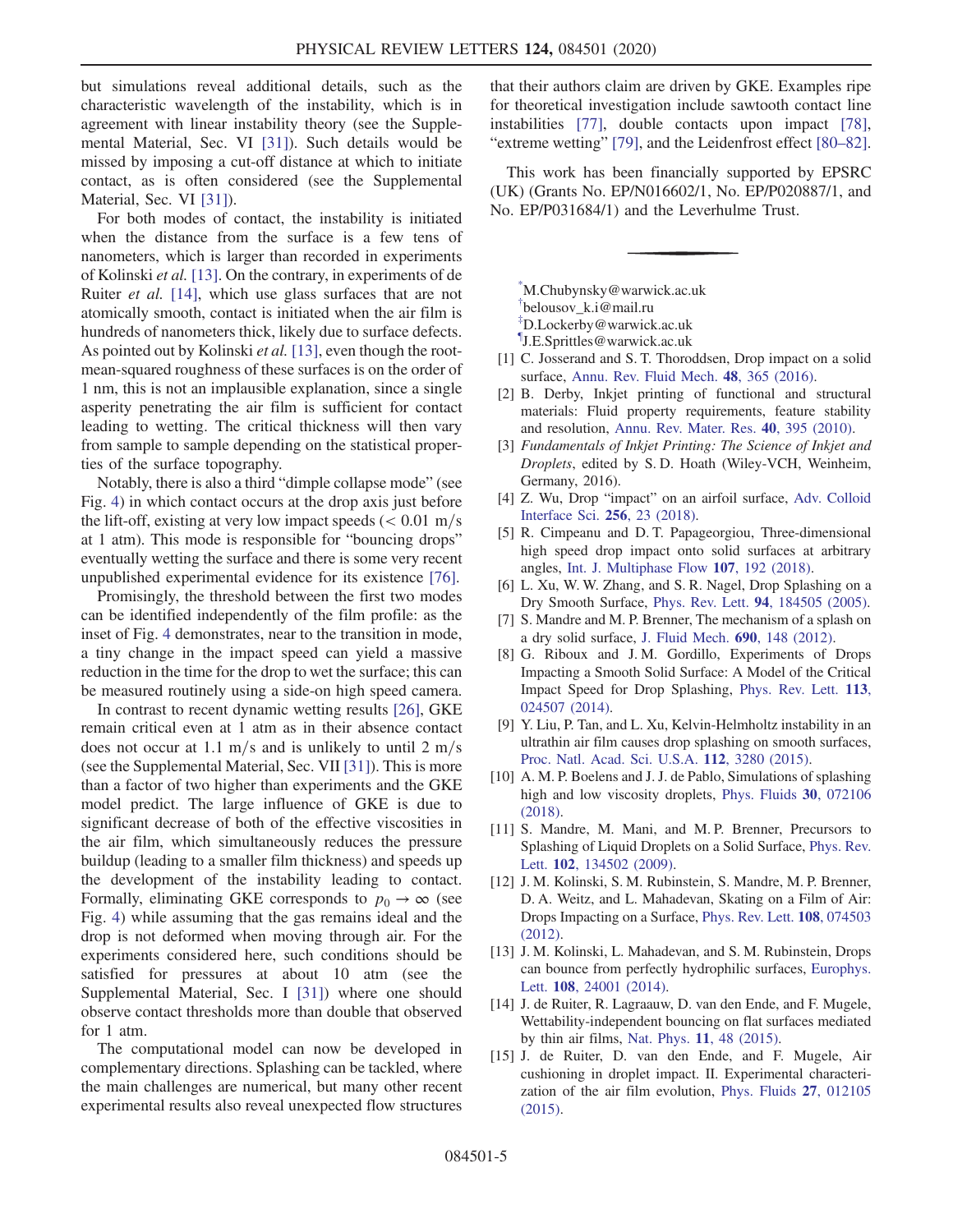- [16] M. M. Driscoll and S. R. Nagel, Ultrafast Interference Imaging of Air in Splashing Dynamics, [Phys. Rev. Lett.](https://doi.org/10.1103/PhysRevLett.107.154502) 107[, 154502 \(2011\).](https://doi.org/10.1103/PhysRevLett.107.154502)
- [17] J. de Ruiter, F. Mugele, and D. van den Ende, Air cushioning in droplet impact. I. Dynamics of thin films studied by dual wavelength reflection interference microscopy, Phys. Fluids 27[, 012104 \(2015\).](https://doi.org/10.1063/1.4906114)
- <span id="page-5-7"></span>[18] M. Shirota, M. A. J. van Limbeek, D. Lohse, and C. Sun, Measuring thin films using quantitative frustrated total internal reflection (FTIR), [Eur. Phys. J. E](https://doi.org/10.1140/epje/i2017-11542-4) 40, 54 [\(2017\).](https://doi.org/10.1140/epje/i2017-11542-4)
- [19] K. R. Langley, E. Q. Li, and S. T. Thoroddsen, in *High*speed interferometry under impacting drops, in The Micro-World Observed by Ultra High-Speed Cameras, edited by K. Tsuji (Springer, Cham, Switzerland, 2018), pp. 321–341.
- [20] K. R. Langley and S. T. Thoroddsen, Gliding on a layer of air: Impact of a large-viscosity drop on a liquid film, [J. Fluid](https://doi.org/10.1017/jfm.2019.682) Mech. 878[, R2 \(2019\)](https://doi.org/10.1017/jfm.2019.682).
- [21] L. Duchemin and C. Josserand, Rarefied gas correction for the bubble entrapment singularity in drop impacts, [C. R.](https://doi.org/10.1016/j.crme.2012.10.028) [M](https://doi.org/10.1016/j.crme.2012.10.028)écan. 340[, 797 \(2012\).](https://doi.org/10.1016/j.crme.2012.10.028)
- [22] C. S. Stevens, Scaling of the splash threshold for lowviscosity fluids, [Europhys. Lett.](https://doi.org/10.1209/0295-5075/106/24001) 106, 24001 (2014).
- [23] J. E. Sprittles, Air entrainment in dynamic wetting: Knudsen effects and the influence of ambient air pressure, [J. Fluid](https://doi.org/10.1017/jfm.2015.121) Mech. 769[, 444 \(2015\).](https://doi.org/10.1017/jfm.2015.121)
- <span id="page-5-0"></span>[24] Z. Jian, C. Josserand, S. Popinet, P. Ray, and S. Zaleski, Two mechanisms of droplet splashing on a solid substrate, [J. Fluid Mech.](https://doi.org/10.1017/jfm.2017.768) 835, 1065 (2018).
- <span id="page-5-1"></span>[25] A. Marchand, T. S. Chan, J. H. Snoeijer, and B. Andreotti, Air Entrainment by Contact Lines of a Solid Plate Plunged into a Viscous Fluid, Phys. Rev. Lett. 108[, 204501 \(2012\).](https://doi.org/10.1103/PhysRevLett.108.204501)
- <span id="page-5-8"></span><span id="page-5-2"></span>[26] J. E. Sprittles, Kinetic Effects in Dynamic Wetting, [Phys.](https://doi.org/10.1103/PhysRevLett.118.114502) Rev. Lett. 118[, 114502 \(2017\).](https://doi.org/10.1103/PhysRevLett.118.114502)
- <span id="page-5-3"></span>[27] A. M. P. Boelens, A. Latka, and J. J. de Pablo, Observation of the pressure effect in simulations of droplets splashing on a dry surface, [Phys. Rev. Fluids](https://doi.org/10.1103/PhysRevFluids.3.063602) 3, 063602 (2018).
- <span id="page-5-4"></span>[28] J. Li, Macroscopic Model for Head-on Binary Droplet Collisions in a Gaseous Medium, [Phys. Rev. Lett.](https://doi.org/10.1103/PhysRevLett.117.214502) 117, [214502 \(2016\).](https://doi.org/10.1103/PhysRevLett.117.214502)
- <span id="page-5-5"></span>[29] P. Zhang and C.K. Law, An analysis of head-on droplet collision with large deformation in gaseous medium, [Phys.](https://doi.org/10.1063/1.3580754) Fluids 23[, 042102 \(2011\).](https://doi.org/10.1063/1.3580754)
- <span id="page-5-6"></span>[30] M. Liu and D. Bothe, Toward the predictive simulation of bouncing versus coalescence in binary droplet collisions, Acta Mech. 230[, 623 \(2019\).](https://doi.org/10.1007/s00707-018-2290-4)
- [31] See Supplemental Material at [http://link.aps.org/](http://link.aps.org/supplemental/10.1103/PhysRevLett.124.084501) [supplemental/10.1103/PhysRevLett.124.084501](http://link.aps.org/supplemental/10.1103/PhysRevLett.124.084501) for details, which includes Refs. [32–57].
- [32] K. Takamura, H. Fischer, and N. R. Morrow, Physical properties of aqueous glycerol solutions, [J. Pet. Sci. Eng.](https://doi.org/10.1016/j.petrol.2012.09.003) 98–99[, 50 \(2012\)](https://doi.org/10.1016/j.petrol.2012.09.003).
- [33] H. J. Butt, K. Graf, and M. Kappl, *Physics and Chemistry of* Interfaces (Wiley-VCH, Weinheim, Germany, 2003).
- [34] H. Lamb, *Hydrodynamics*, 6th ed. (Cambridge University Press, Cambridge, England, 1932), pp. 639–641.
- [35] A. Gopinath and D. L. Koch, Collision and rebound of small droplets in an incompressible continuum gas, [J. Fluid Mech.](https://doi.org/10.1017/S0022112001006966) 454[, 145 \(2002\)](https://doi.org/10.1017/S0022112001006966).
- [36] C. Cercignani, M. Lampis, and S. Lorenzani, Plane Poiseuille flow with symmetric and nonsymmetric gas-wall interactions, [Transp. Theory Stat. Phys.](https://doi.org/10.1081/TT-200053939) 33, 545 (2004).
- [37] W.-L. Li, A database for interpolation of Poiseuille flow rate for arbitrary Knudsen number lubrication problems, [J. Chin.](https://doi.org/10.1080/02533839.2003.9670799) Inst. Eng. 26[, 455 \(2003\)](https://doi.org/10.1080/02533839.2003.9670799).
- [38] W.-L. Li, A database for Couette flow rate considering the effects of non-symmetric molecular interactions, [J. Tribol.](https://doi.org/10.1115/1.1479700) 124[, 869 \(2002\)](https://doi.org/10.1115/1.1479700).
- [39] J.C. Maxwell, On stresses in rarified gases arising from inequalities of temperature, [Phil. Trans. R. Soc. London](https://doi.org/10.1098/rstl.1879.0067) 170[, 231 \(1879\)](https://doi.org/10.1098/rstl.1879.0067).
- [40] L. Wu and H. Struchtrup, Assessment and development of the gas kinetic boundary condition for the Boltzmann equation, [J. Fluid Mech.](https://doi.org/10.1017/jfm.2017.326) 823, 511 (2017).
- [41] M. D. Allen and O. G. Raabe, Re-evaluation of Millikan's oil drop data for the motion of small particles in air, [J. Aerosol Sci.](https://doi.org/10.1016/0021-8502(82)90019-2) 13, 537 (1982).
- [42] N. G. Hadjiconstantinou, The limits of Navier-Stokes theory and kinetic extensions for describing small-scale gaseous hydrodynamics, Phys. Fluids 18[, 111301 \(2006\).](https://doi.org/10.1063/1.2393436)
- [43] F. Sharipov and V. Seleznev, Data on internal rarefied gas flows, [J. Phys. Chem. Ref. Data](https://doi.org/10.1063/1.556019) 27, 657 (1998).
- [44] S. Albertoni, C. Cercignani, and L. Gotusso, Numerical evaluation of the slip coefficient, [Phys. Fluids](https://doi.org/10.1063/1.1706857) 6, 993 [\(1963\).](https://doi.org/10.1063/1.1706857)
- [45] S. K. Loyalka, Momentum and temperature-slip coefficients with arbitrary accommodation at the surface, [J. Chem. Phys.](https://doi.org/10.1063/1.1668235) 48[, 5432 \(1968\)](https://doi.org/10.1063/1.1668235).
- [46] R. A. Cairncross, P. R. Schunk, T. A. Baer, R. R. Rao, and P. A. Sackinger, A finite element method for free surface flows of incompressible fluids in three dimensions. Part I. Boundary fitted mesh motion, [Int. J. Numer. Methods](https://doi.org/10.1002/1097-0363(20000615)33:3%3C375::AID-FLD13%3E3.0.CO;2-O) Fluids 33[, 375 \(2000\).](https://doi.org/10.1002/1097-0363(20000615)33:3%3C375::AID-FLD13%3E3.0.CO;2-O)
- [47] I. Babuška and A.K. Aziz, Survey lectures on the mathematical foundations of the finite element method, in The Mathematical Foundations of the Finite Element Method with Applications to Partial Differential Equations, edited by A. K. Aziz (Academic Press, New York, 1972), pp. 5–359.
- [48] K.-L. Pan, C. K. Law, and B. Zhou, Experimental and mechanistic description of merging and bouncing in headon binary droplet collision, [J. Appl. Phys.](https://doi.org/10.1063/1.2841055) 103, 064901 [\(2008\).](https://doi.org/10.1063/1.2841055)
- [49] J. M. O. de Zárate and J. V. Sengers, *Hydrodynamic Fluc*tuations in Fluids and Fluid Mixtures (Elsevier, Amsterdam, 2006).
- [50] C. Zhao, J. E. Sprittles, and D. A. Lockerby, Revisiting the Rayleigh-Plateau instability for the nanoscale, [J. Fluid](https://doi.org/10.1017/jfm.2018.950) Mech. 861[, R3 \(2019\)](https://doi.org/10.1017/jfm.2018.950).
- [51] A. Vrij, F. Th. Hesselink, J. Lucassen, and M. van den Tempel, Waves in thin liquid films. II. Symmetrical modes in very thin films and film rupture, Proc. K. Ned. Akad. Wet. Biol. Chem. Geol. Phys. Med. Sci. 73, 124 (1970).
- [52] J. C. Padrino (private communication).
- [53] J. M. Kolinski, The role of air in droplet impact on a smooth, solid surface, Ph.D. thesis, Harvard University, 2015.
- [54] F. Brochard Wyart and J. Daillant, Drying of solids wetted by thin liquid films, Can. J. Phys. 68[, 1084 \(1990\).](https://doi.org/10.1139/p90-151)